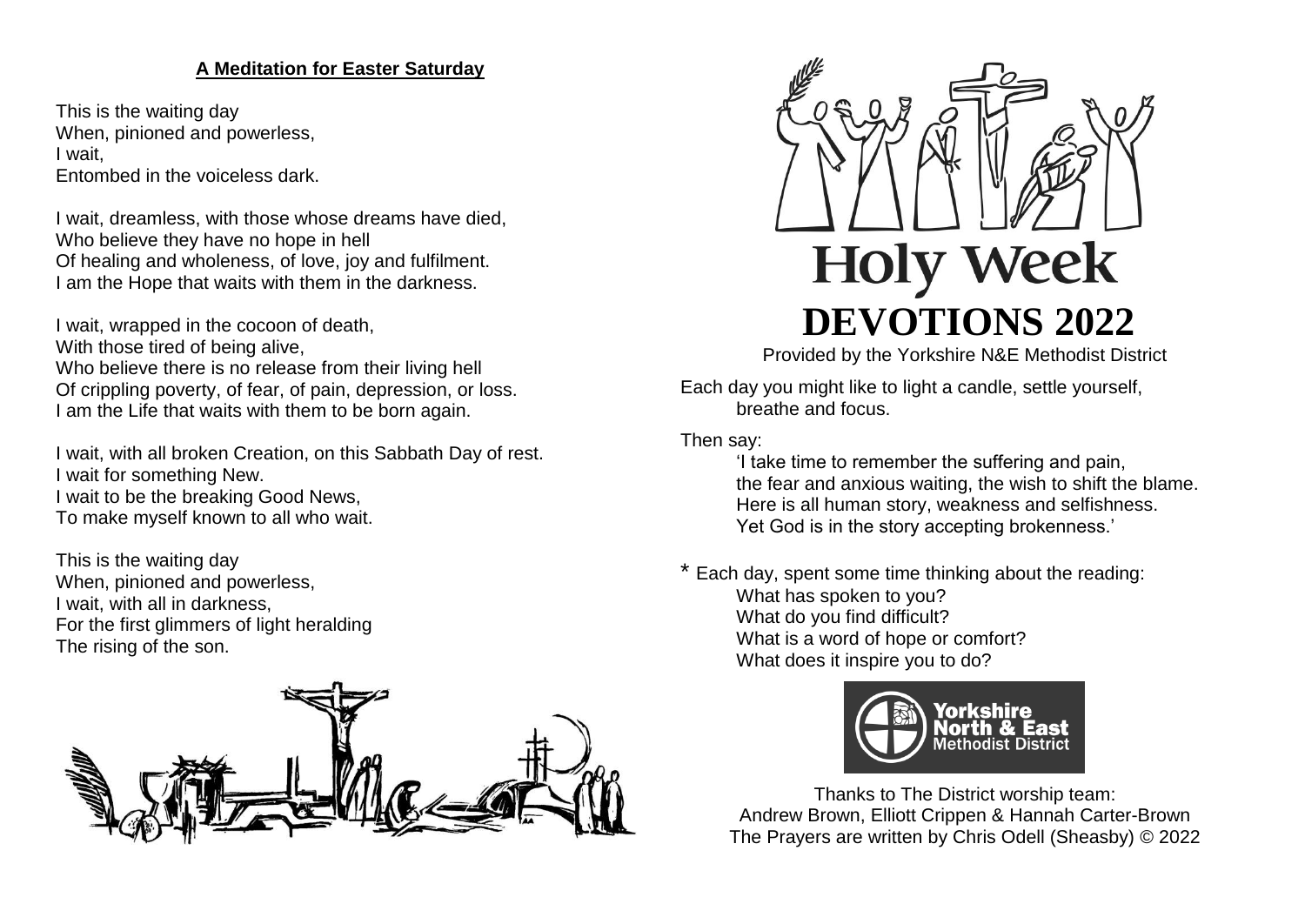#### Monday

Read: Luke 22 v 1 – 23

Meditate on the reading \*

### Pray:

Today, Lord, all over your world There are people still planning and plotting To get rid of those who stand in the way Of their self-centred search for power and security. You see them Lord, as together they plot Warfare, murder, persecution, genocide, And you see the lives they plan to destroy, As they planned to destroy the life of Jesus.

Today, Lord, all over your world There are people still planning and preparing To remember and feed on the story of Holy Week, As again they glimpse your plan to save humankind. You see them, Lord, coming together in love and faith And you see the lives restored and transformed By the hope of the Good News of Holy Week, Of Good Friday and of Easter Day.

Lord, come to us at this time of prayer and preparation That we, too, may be ready to meet our Risen Lord. **Amen.**

### Ask:

*Lord, come to us at this time.* 

*When we are troubled, show us Your loving plans to save us.*

Read (or sing): Singing the Faith 277 *My song is love unknown*

#### **Saturday**

Read: Luke 23 v 50 – 56

Meditate on the reading \*

### Pray:

There have been times, Lord, when we did not know what to say, When words seemed dangerously inadequate – Blunt tools that could not express the depth of our sorrow Or convey the tenderness of our sympathy.

The dying of Christ, our loss of Jesus, buried away from us in the tomb Stirs up within us the grief experienced from all the losses we have known And makes us more aware of those experiencing loss at this time – Losses not only of people they love, but also of health, ability, self-determination,

The loss of hopes and dreams for the future, the loss of faith and joy.

We may struggle to find the words that comfort and heal, Lord, But we pray that you will give us the wisdom, like Joseph, To know and do the things that need to be done – The things that speak of kindness and understanding. And we pray, too, that you will give us the attentive patience, Lord, Like those first women disciples, to wait and prepare with prayer The anointing oils of love and faith and hope That speak of Resurrection joy to come. **Amen.**

### Ask:

*Give us attentive patience.*

*When we are lost for the right words, guide us in showing your Love.*

Read (or sing) StF285 Were you there when they crucified my Lord? (v1-3)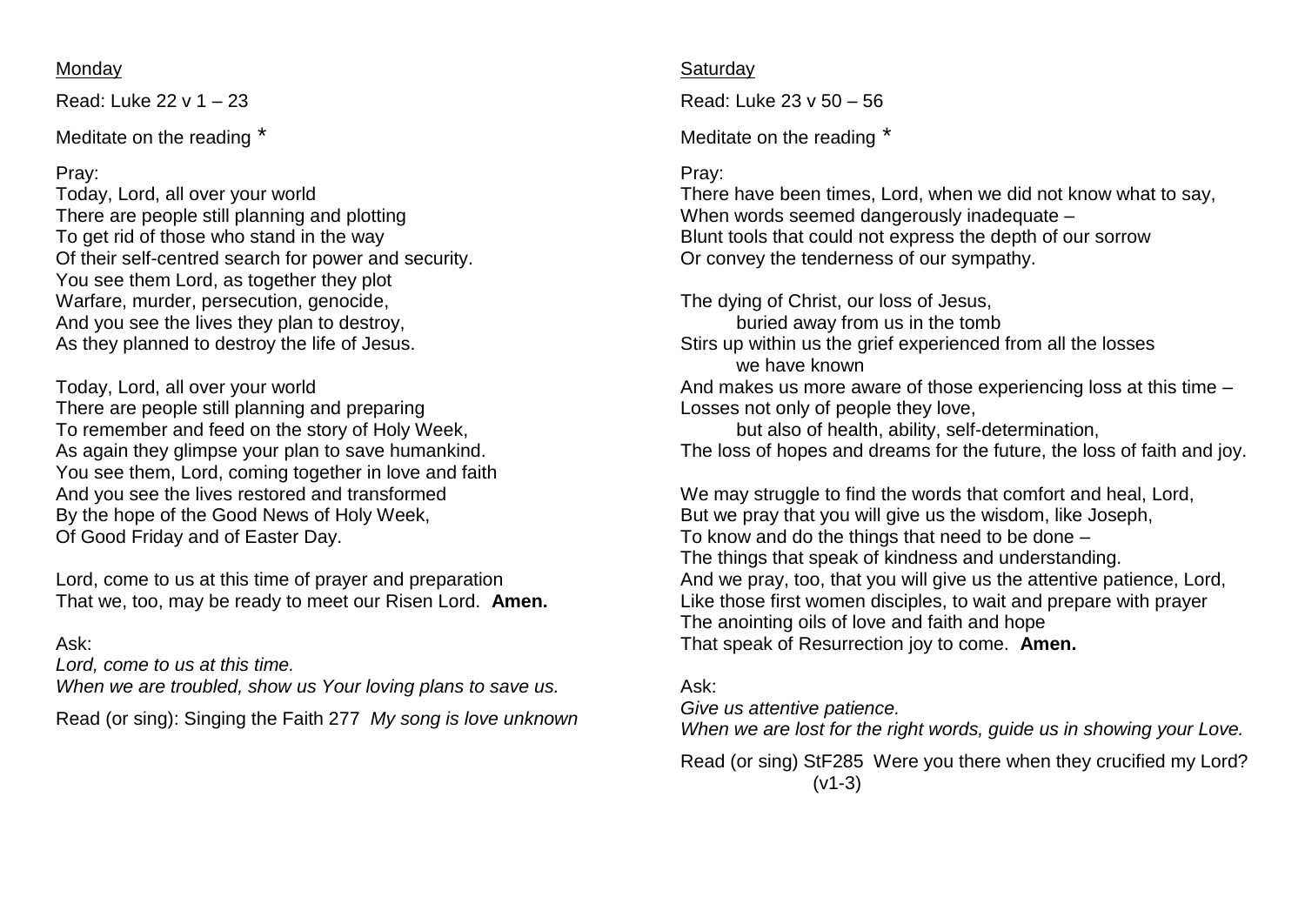#### Friday

Read: Luke 23 v 26 – 49

Meditate on the reading \*

### Pray:

Nothing could have prepared them, Loving God, for the reality of this day. They, Christ's disciples, had not and could not understand that the longed-for Day of the Lord would be marked by a cross of pain and death.

Nothing can prepare us, Loving God, for the reality of evil. We do not want to be told that those healing hands were nailed to the Cross;

- or that children can be taken away and killed,
- or that whole ethnic groups can be exterminated.

Nothing can prepare us, Loving God, for the reality of suffering. We do not want to hear Christ's cry of desolation from the Cross;

- or the moaning of sick people in pain,
- or the sobbing of the mothers of hungry children.

Nothing can prepare us, Loving God, for the reality of death. We do not want to witness Christ's parting from us;

- or the last breath of someone we love,
- or be faced with our own mortality.

Nothing can prepare us, Loving God, for the realities of Good Friday, and only you, Loving God, can console us with the fulfilment of our hopes on Easter Day. Thank you. **Amen.**

### Ask:

*Nothing can prepare us.*

*When we see you on the Cross, open our hearts to your offer of Life.*

Read (or sing) StF 287 *When I survey the wondrous cross*

### **Tuesday**

Read: Luke 22 v 24 – 38

Meditate on the reading \*

# Pray:

These are testing times, Lord -

The pandemic, economic uncertainties, the climate emergency, The threats of war and our own personal anxieties and pain, Can put us, and our faith, to the test. We can find our faith tested, our faith in the power of your Love

And our faith in the goodness of life and one another.

Holy Week was a testing time for those first disciples; A time that tested their faith in the power of your Love And their faith in one another and their life together. Their understanding of discipleship was turned upside down. *(v 26)* Their loyalty to you was stretched to breaking point, *(v 34)* Their courage and commitment strongly challenged. *(v 36)*

In our times of testing, Lord,

| We pray for the faith, wisdom and courage            |       |
|------------------------------------------------------|-------|
| To stand firmly by you,                              | (V28) |
| That we might be your faithful servants,             |       |
| Working for the kingdom entrusted to us,             | (V29) |
| Until our earthly lives have run their course. Amen. |       |

### Ask:

*The disciples' loyalty was stretched to breaking point. When we are tested, help us to stand firmly by you.*

Read (or sing) StF 360 *Man of Sorrows! What a name*